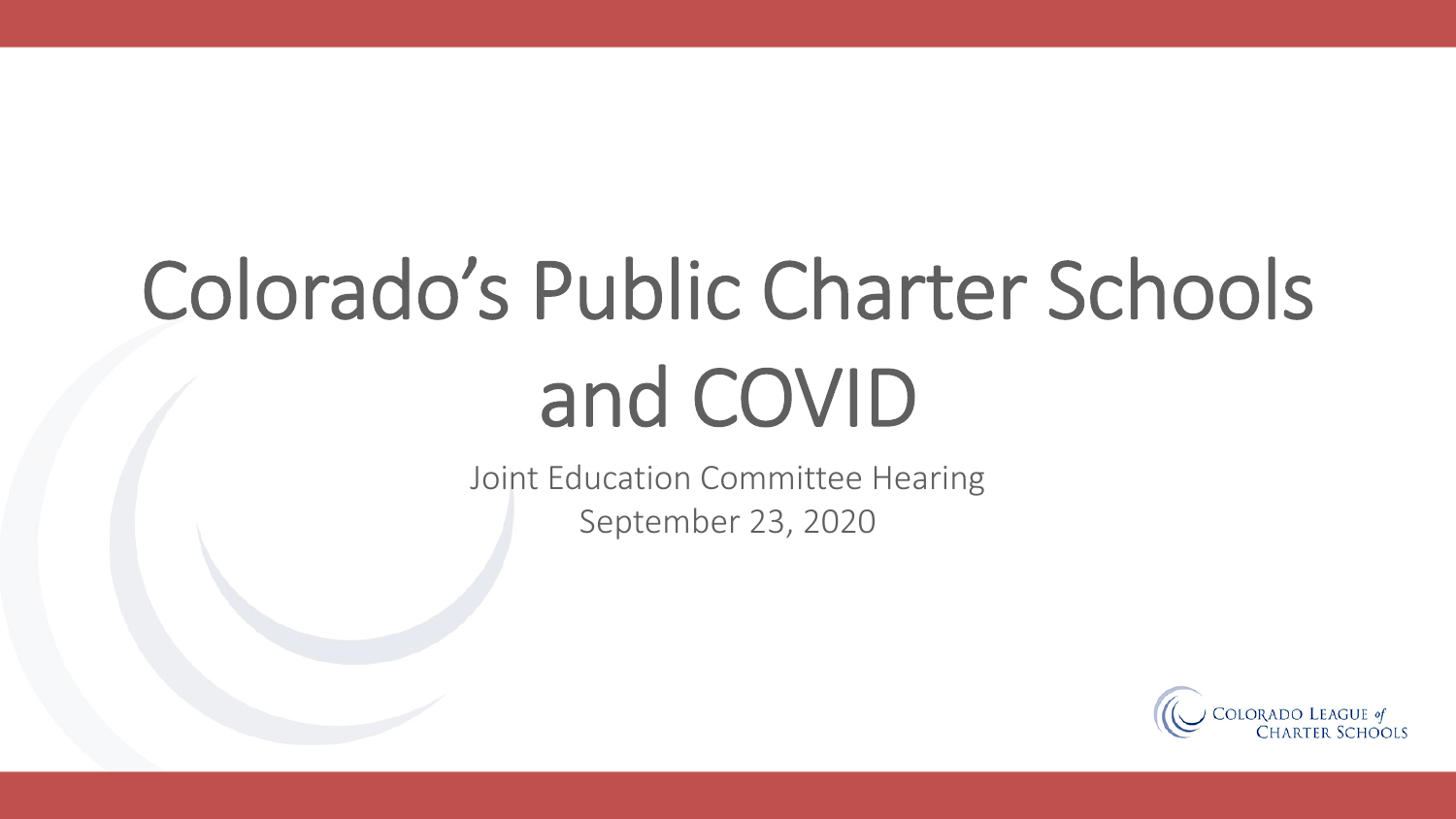### Colorado League of Charter Schools

Quality Choice Equity

- Nonprofit, membership organization for Colorado's charter schools
- Serving 90% of state's 261 charter schools
- The League provides: operations support, professional development, trainings, advocacy, policy, and more
- Second Strongest charter school law in the country

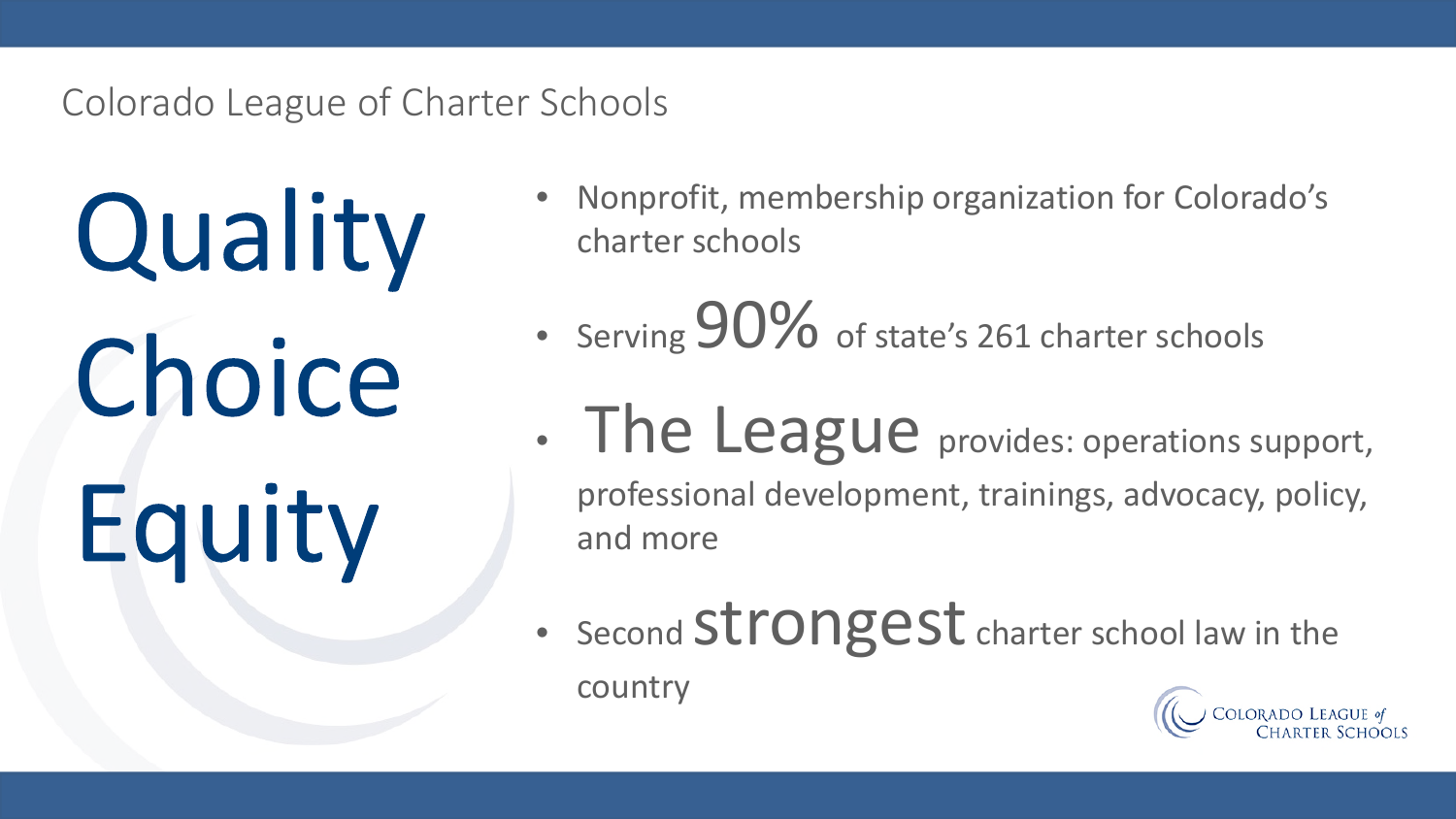### Colorado's Charter School Landscape

Quality Choice Equity

- 261 schools across 70 different cities and towns
- $128,000$  students (14%)
- All are non-profits
	- No such thing as a "private" charter school
- Charters serve a higher % of Students of color and English language learners**COLORADO LEAGUE O**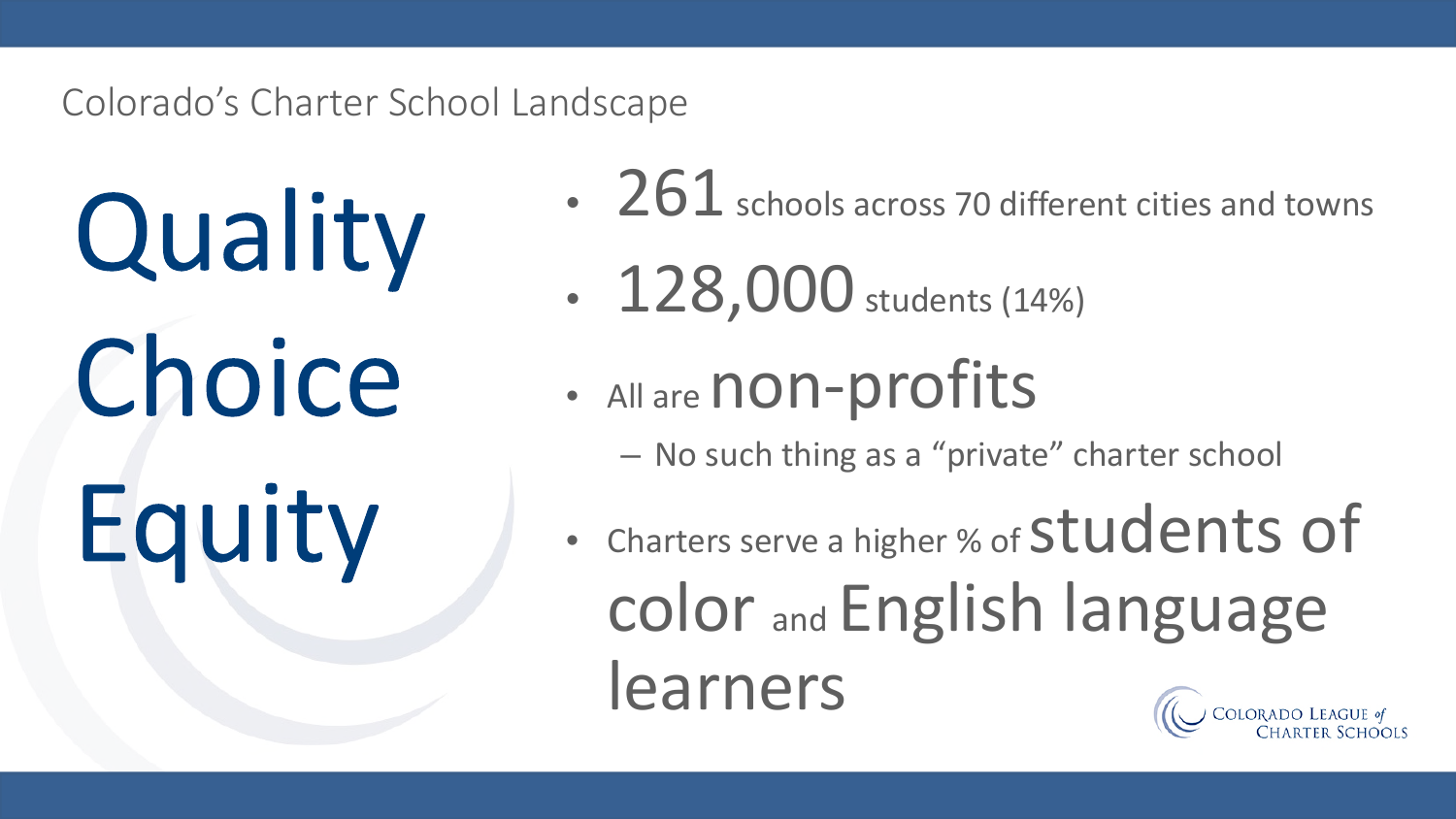### Restart Plans & Enrollment Projections

- 100% In-Person w/ remote option 45%
- Combo of in-person/remote hybrid 36%
- 100% Remote 18%
- 100% In-Person 7%
	- 42% predict a DECREASE
	- 42% predict an INCREASE
	- 17% predict NO CHANGE

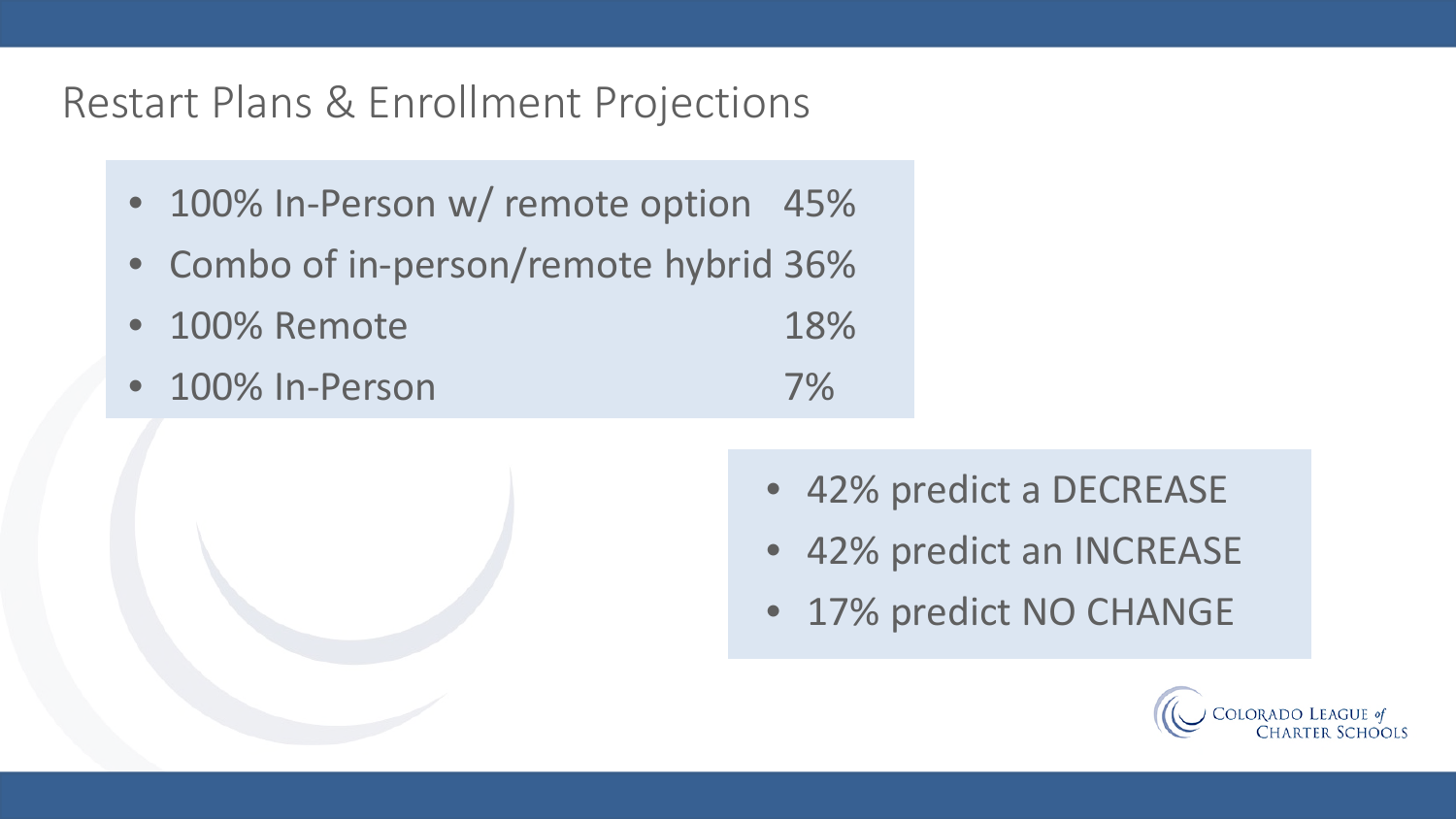Decision-Making Criteria for Restart Plans

Charters Listen To:

Parents

Teachers Research

| • Parents                          | 82% |
|------------------------------------|-----|
| • Teachers                         | 82% |
| <b>Publicly Available Research</b> | 79% |
| My District/Authorizer             | 77% |
| <b>Other Charters</b>              | 61% |
| <b>Other Districts/Authorizers</b> | 41% |
| Other:                             |     |
| - CDPHE, Local Health Dept.        | 50% |
| - CDE, CLCS                        | 31% |

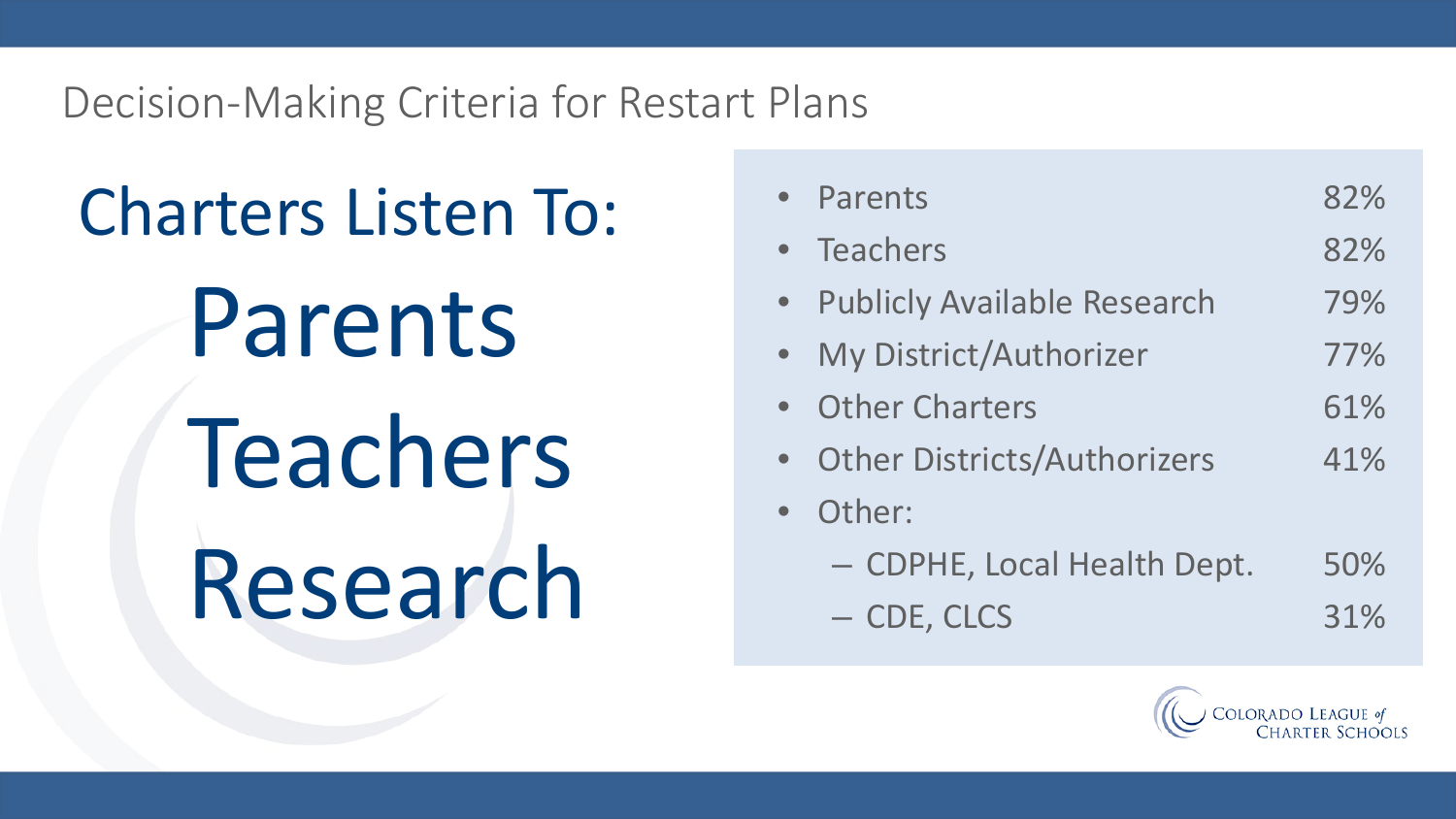Relationship with Authorizer

# 90%

Over 90% of public charter school leaders characterized the current nature of their relationship with their Positive authorizer as "Positive"

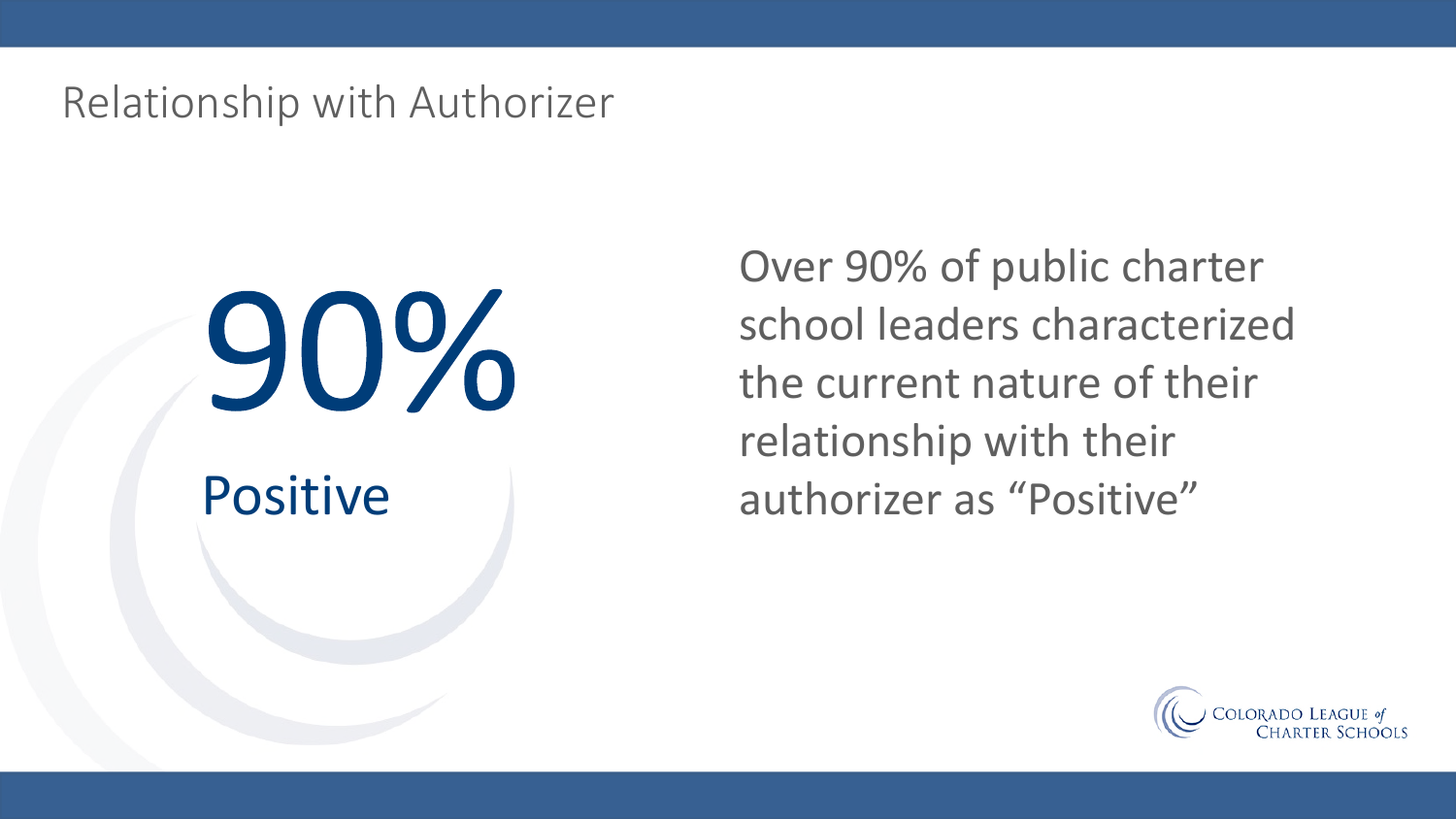### Primary Challenges

• Unclear & Changing Guidance from Experts 9% • Technology 9% Balancing in-person w/ remote and the matrix of  $7\%$ • Staffing 7% Faculty Workload, Exhaustion 6% • Financial 6%

# Changing Guidance